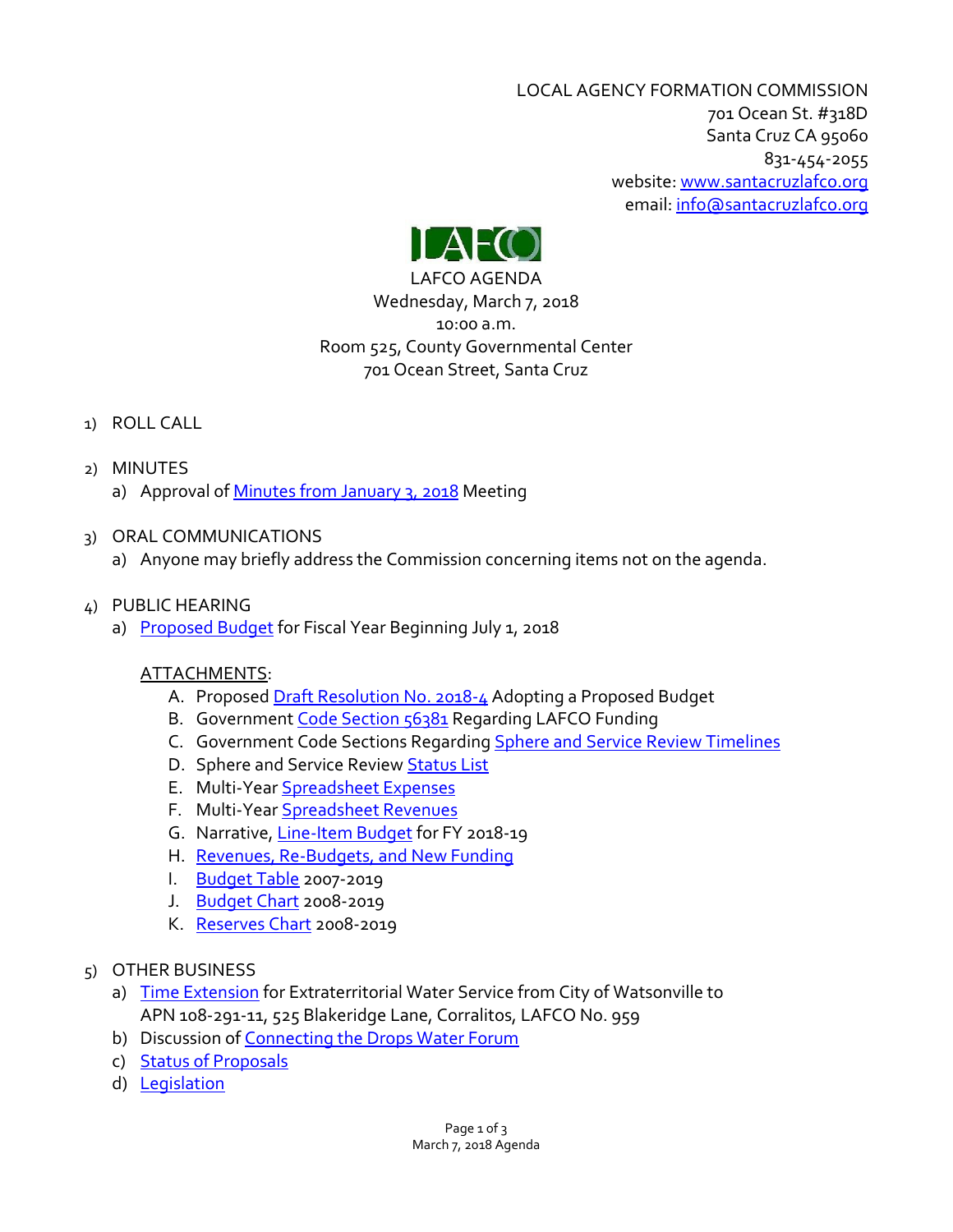### 6) CORRESPONDENCE

- a) [Opal Cliffs Recreational District Appeal](http://www.santacruzlafco.org/wp-content/uploads/2018/02/6a-Opal-Cliffs-appeal.pdf)
- b) [2017 County Water Resources Report](http://www.santacruzlafco.org/wp-content/uploads/2018/02/6b-County-2017-Water-Resources-Report-ALL.pdf)
- c) Availability of the [Aptos / La Selva Fire Protection District Master Plan](http://www.santacruzlafco.org/wp-content/uploads/2018/02/6c-Aptos-La-Selva-Master-Plan-ALL.pdf)

### 7) PRESS ARTICLES

### Water

- a) January  $24^{th}$  Sentinel article: [Could a major California city run dry such as drought-stricken Cape Town?](http://www.santacruzlafco.org/wp-content/uploads/2018/02/7a-Could-a-major-city-run-dry.pdf)
- b) January  $31^{st}$  Sentinel article: [Leaks plague water district](http://www.santacruzlafco.org/wp-content/uploads/2018/02/7b-Leaks.pdf)
- c) February  $7<sup>th</sup>$  Sentinel article: [Soquel Creek studies recharge options](http://www.santacruzlafco.org/wp-content/uploads/2018/02/7c-Soquel-Creek.pdf)
- d) February 21<sup>st</sup> Associated Press article: [Some fear California drought cuts could erase water rights](http://www.santacruzlafco.org/wp-content/uploads/2018/02/7d-Some-fears.pdf)

### Watsonville

e) February 22<sup>nd</sup> Pajaronian article: [Wetlands Watch receives grant to plant hundreds of trees](http://www.santacruzlafco.org/wp-content/uploads/2018/02/7e-Watsonville-Wetlands-trees.pdf)

#### UC Santa Cruz

- f) January  $12^{th}$  Sentinel article: [UCSC planning for 10,000 more students by 2040](http://www.santacruzlafco.org/wp-content/uploads/2018/02/7f-UCSC-planning-for-10000.pdf)
- g) February 26th Sentinel article: [Santa Cruz may ask voters to support 19,500 student cap on UCSC enrollment growth](http://www.santacruzlafco.org/wp-content/uploads/2018/02/7g-UCSC-initiative-2018.pdf)

### 8) COMMISSIONER COMMENTS

Individual Commissioners may comment briefly on matters within the jurisdiction of LAFCO. No discussion or action is appropriate other than referral to staff or setting the matter as a future agenda item. The public may address the Commission on these informational matters.

#### 9) ADJOURNMENT

The next regular meeting is scheduled for 10:00 a.m. Wednesday, April 4, 2018.